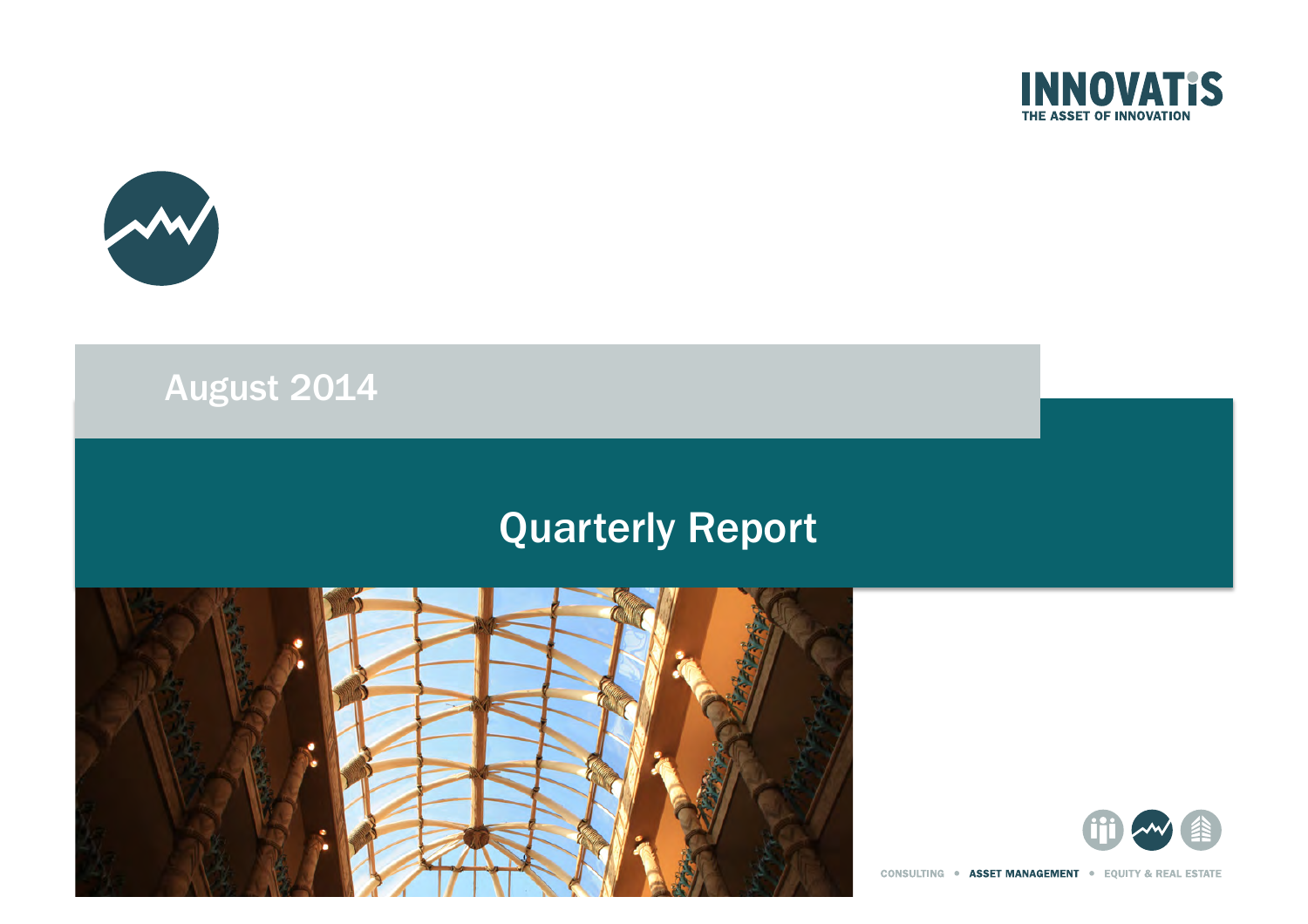



#### Equities - The only way is up

After a bumpy start into the new year equity markets continued their way up, even if overall the gains were moderate. But record levels and partly high valuations were definitely not an obstacle for investors to buy into the equity market in the first half of 2014.

Whereas US- and European stocks contributed positively to the performance of most investors, Japan did the opposite. The Japanese equity market was the big winner in 2013, but this year Japanese market is lacking performance. From year's start it underperformed European and US markets by about 7-10% and also shows an absolute minus of 6%.



Source: Bloomberg; normalized

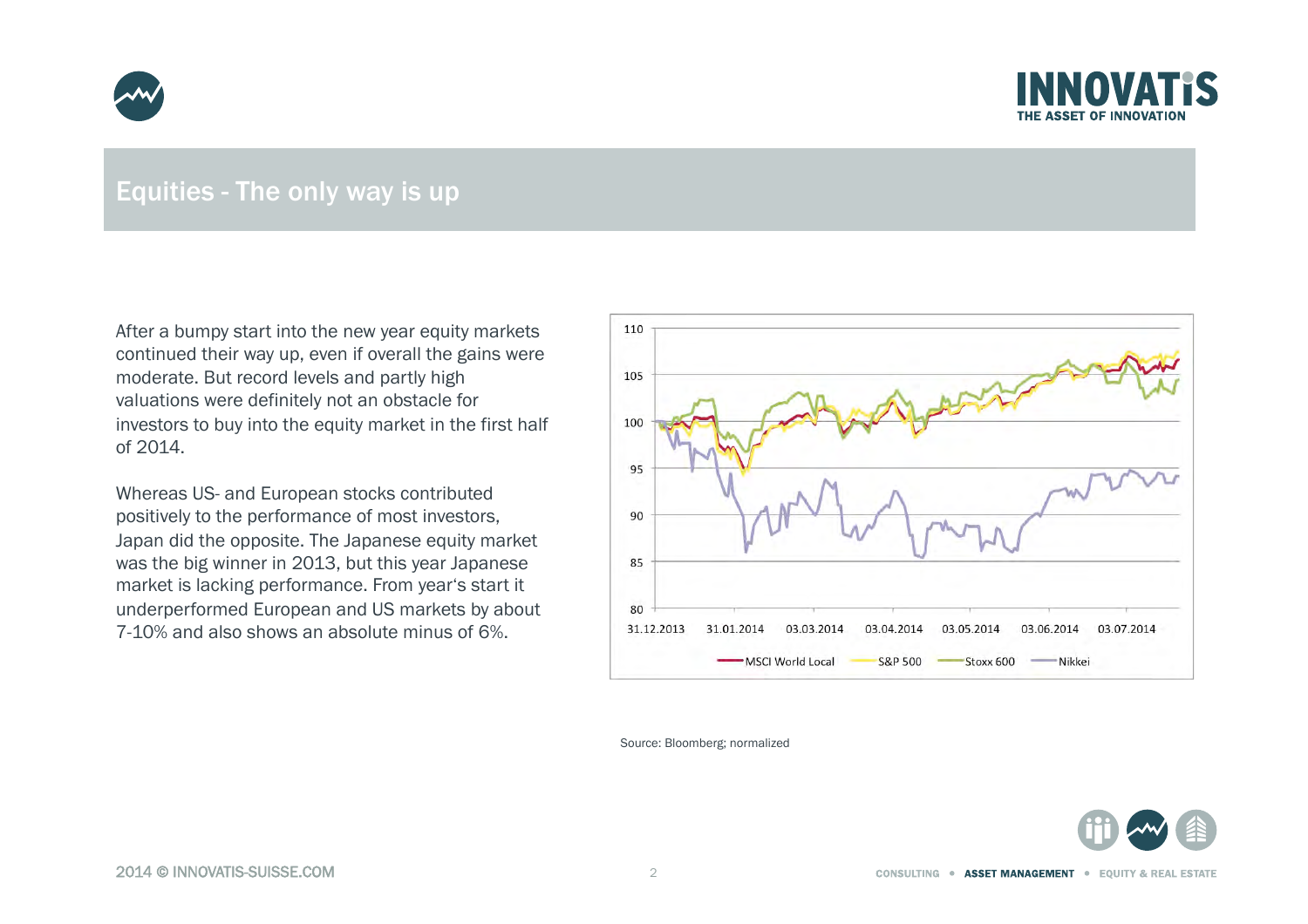



#### Equities – Sentiment extremely bullish

The markets way up and the difficult yield environment led to an investors sentiment, which is extremely optimistic, despite the record levels we are currently seeing.

The Advisors Sentiment of Investors Intelligence for example shows a extremely high percentage of bullish advisors accompanied by an overly low number of bearish advisors. Very often this was a sign for an upcoming correction in the past.





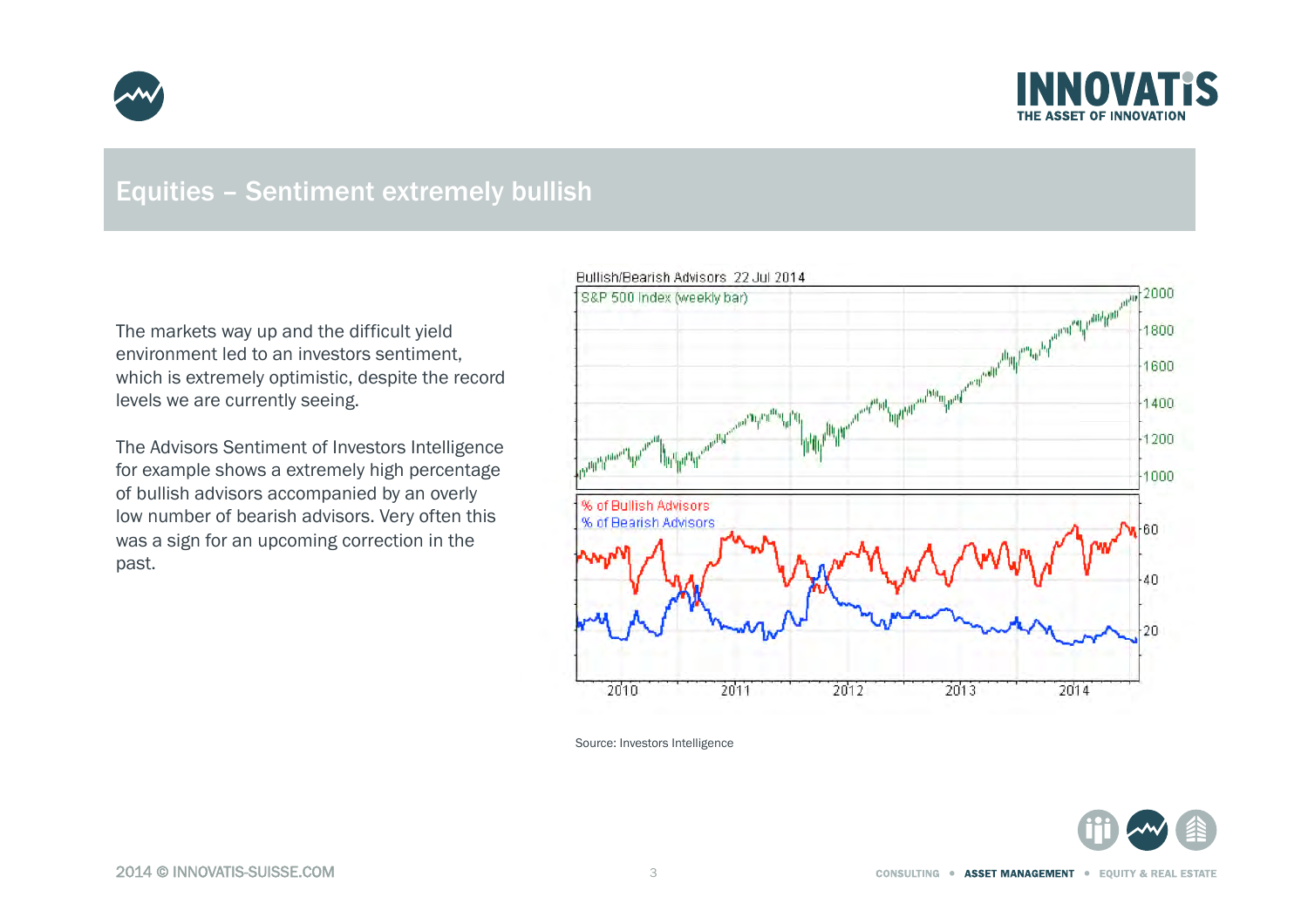



## Low implied volatilities in Developed Market equities continue to exist

The markets expectation regarding the volatility of equities is also extremely low. That's just another sign of the exuberant optimism that currently dominates the equity market. Even the implied volatility of the Japanese market is next to a record low.



Source: Bloomberg

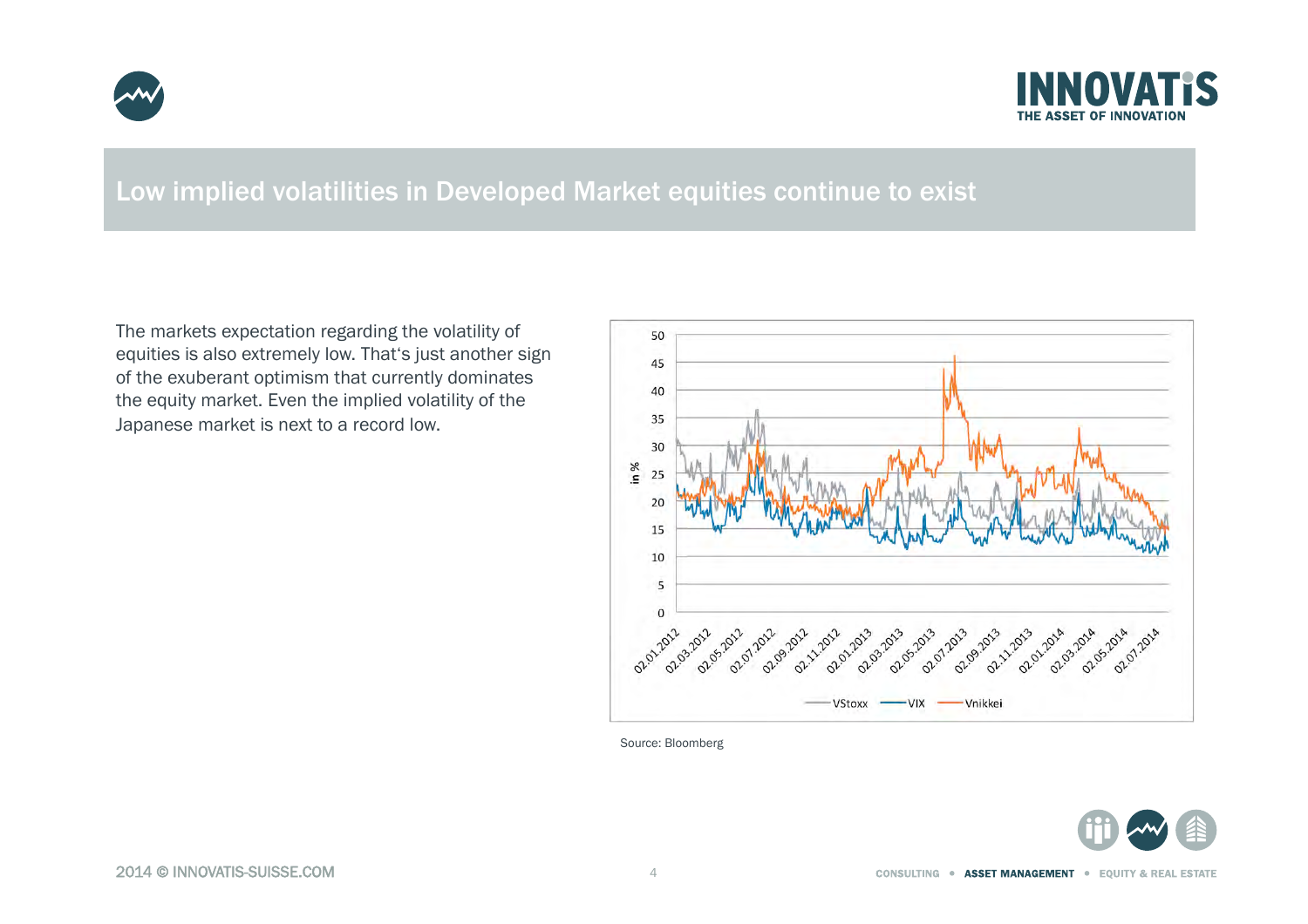



## Positive 2014 for Emerging Markets

Emerging Markets equities had a difficult year 2013. The start in 2014 wasn't easy either. But from March on those markets started a strong recovery and even caught up with the US and Europe in the end.



Source: Bloomberg; normalized

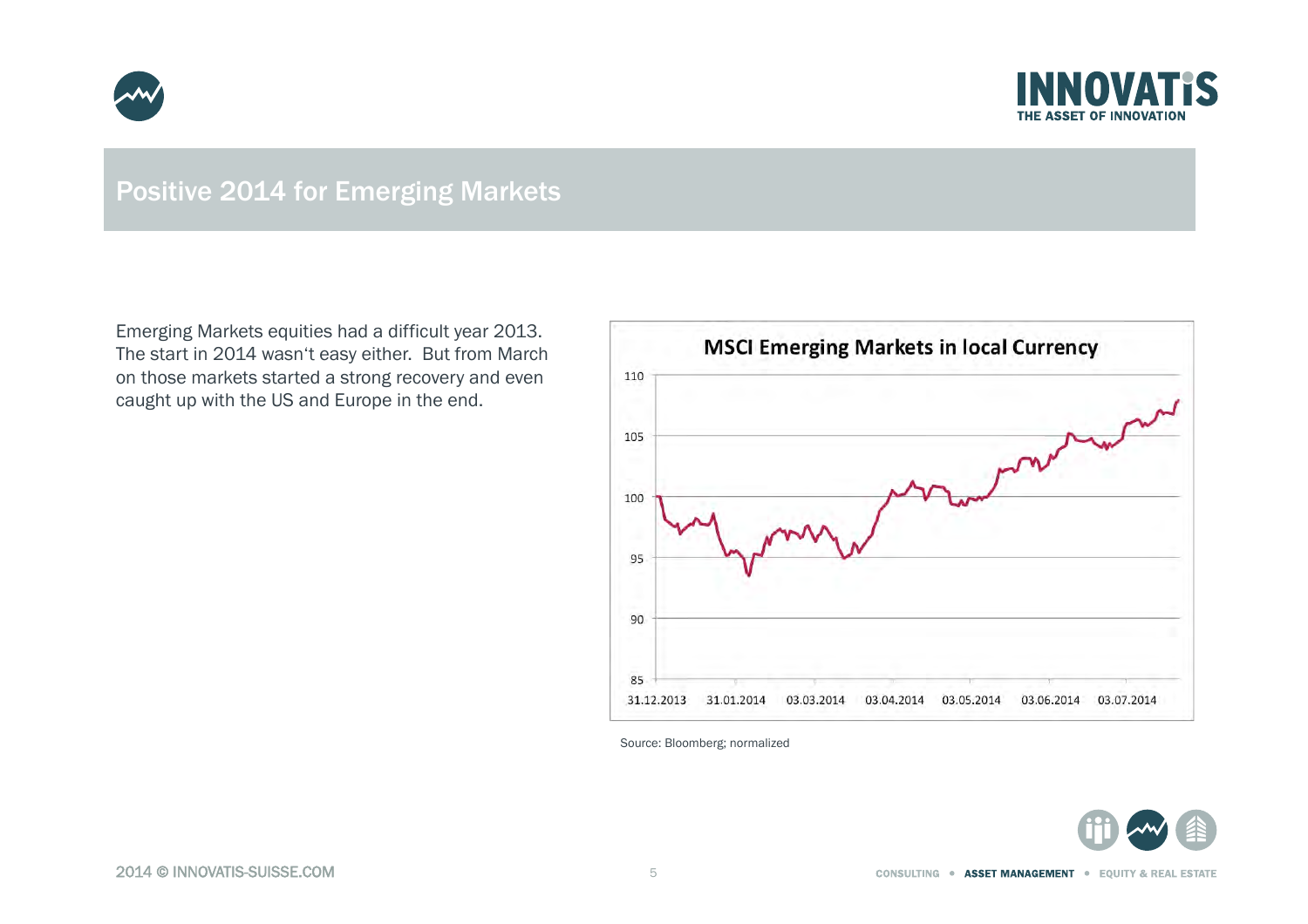



## US-Dollar a bit stronger

The US-Dollar lost some ground in the first quarter of 2014 just to reverse this trend in the second quarter and to end up a little bit stronger than at the beginning of the year. Whereas the US-Dollar Index, which compares the Greenback to the major world currencies, only rose marginally, the Dollar won 3% against the Euro in the first months of 2014.



Source: Bloomberg

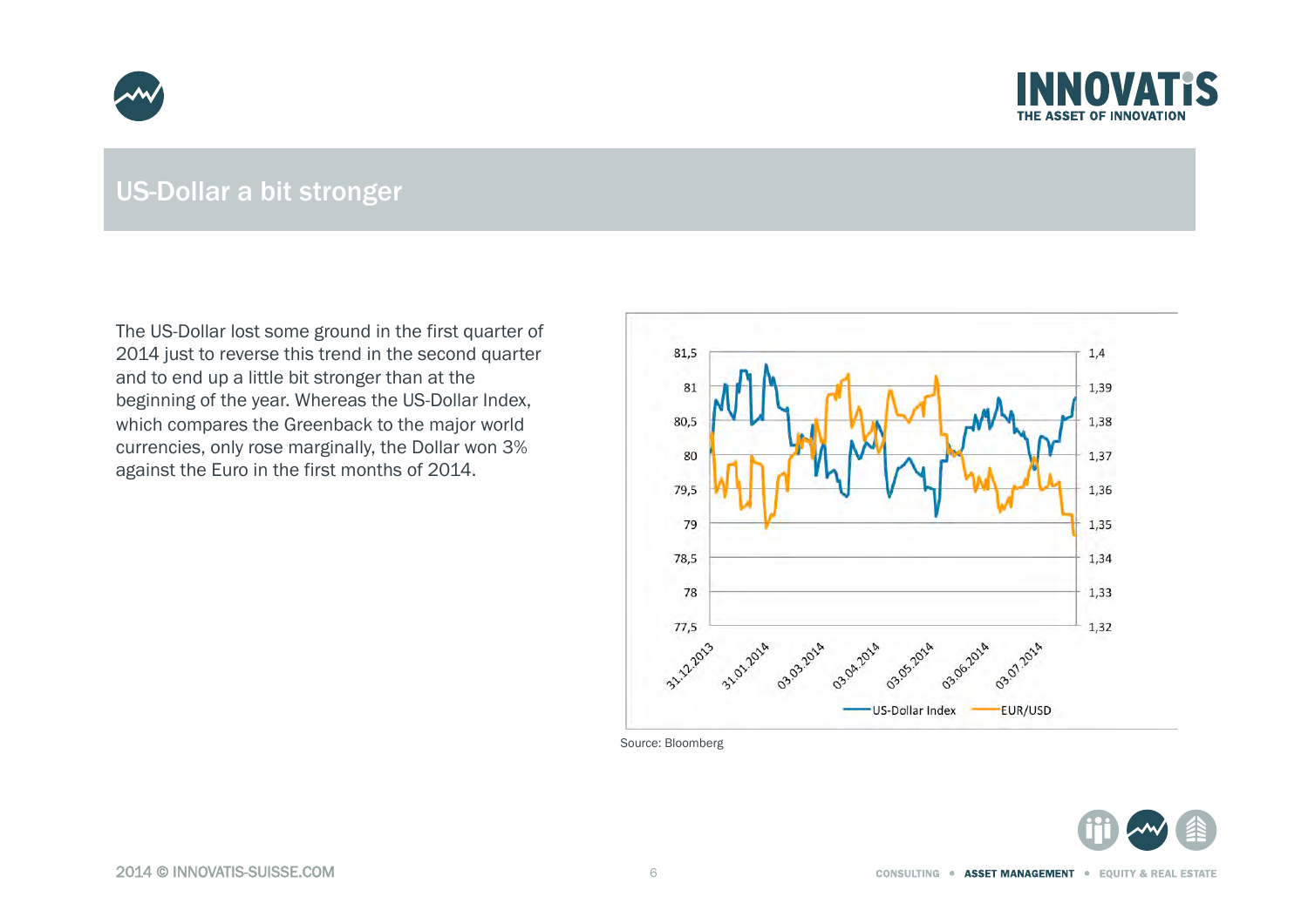



## Commodities – up and down in 2014

You wouldn't call it a rally, but commodities showed a very strong first quarter in 2014. From the end of April however commodities started loosing some ground again. In June and July the downward trend even accelerated and all of the gains were erased finally, so that in total commodities as an asset class are unchanged this year.



Source: Bloomberg; normalized

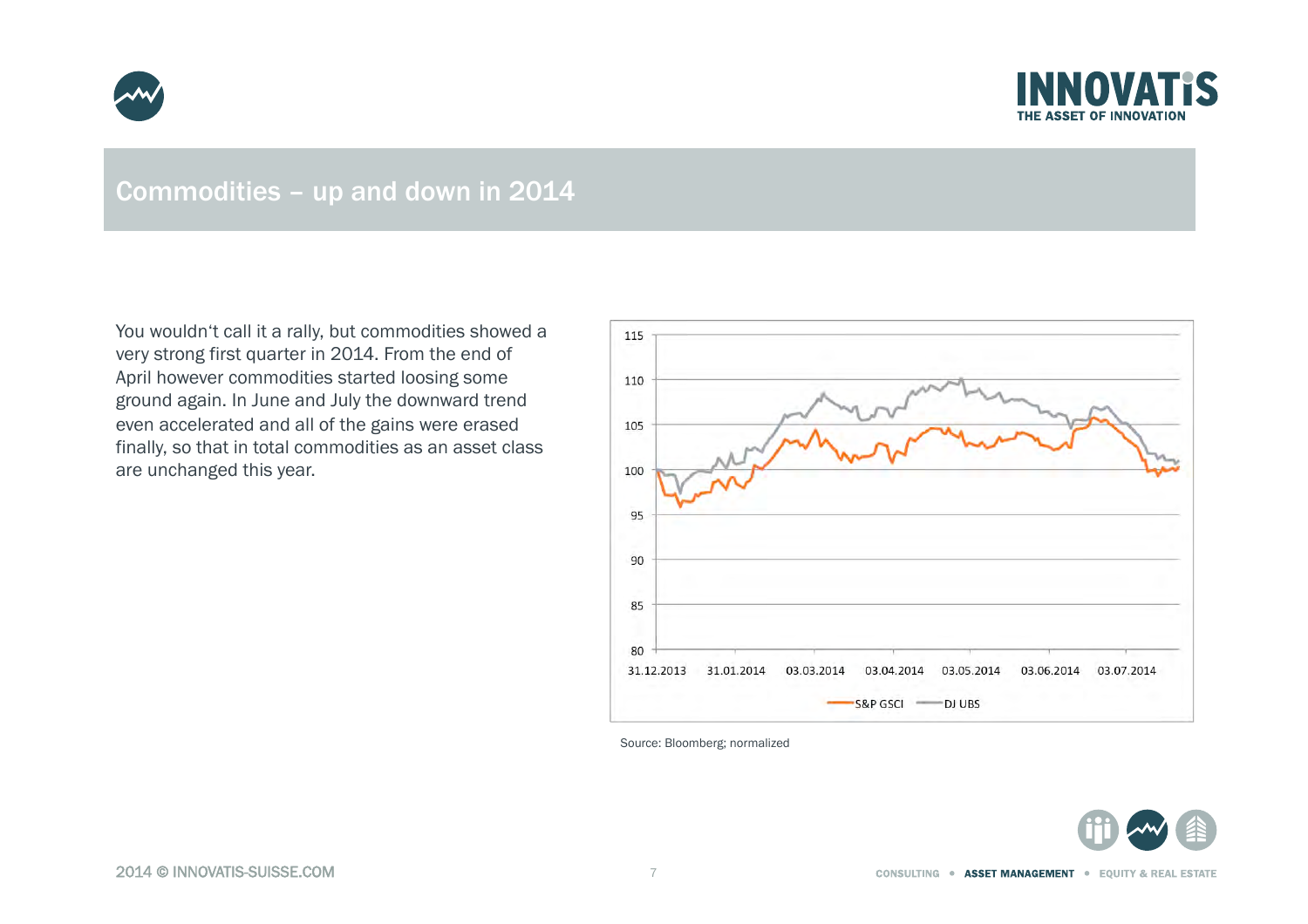



## Gold – at least positive in 2014

Gold was one of the big profiteers from the geopolitical tensions this year. This pushed the price higher with a spike of over USD 1380/Oz in mid march. There is still ample of room in regard of the all time highs in 2011, but from an investors standpoint the first half of 2014 was at least a positive semester.



Source: Bloomberg; normalized

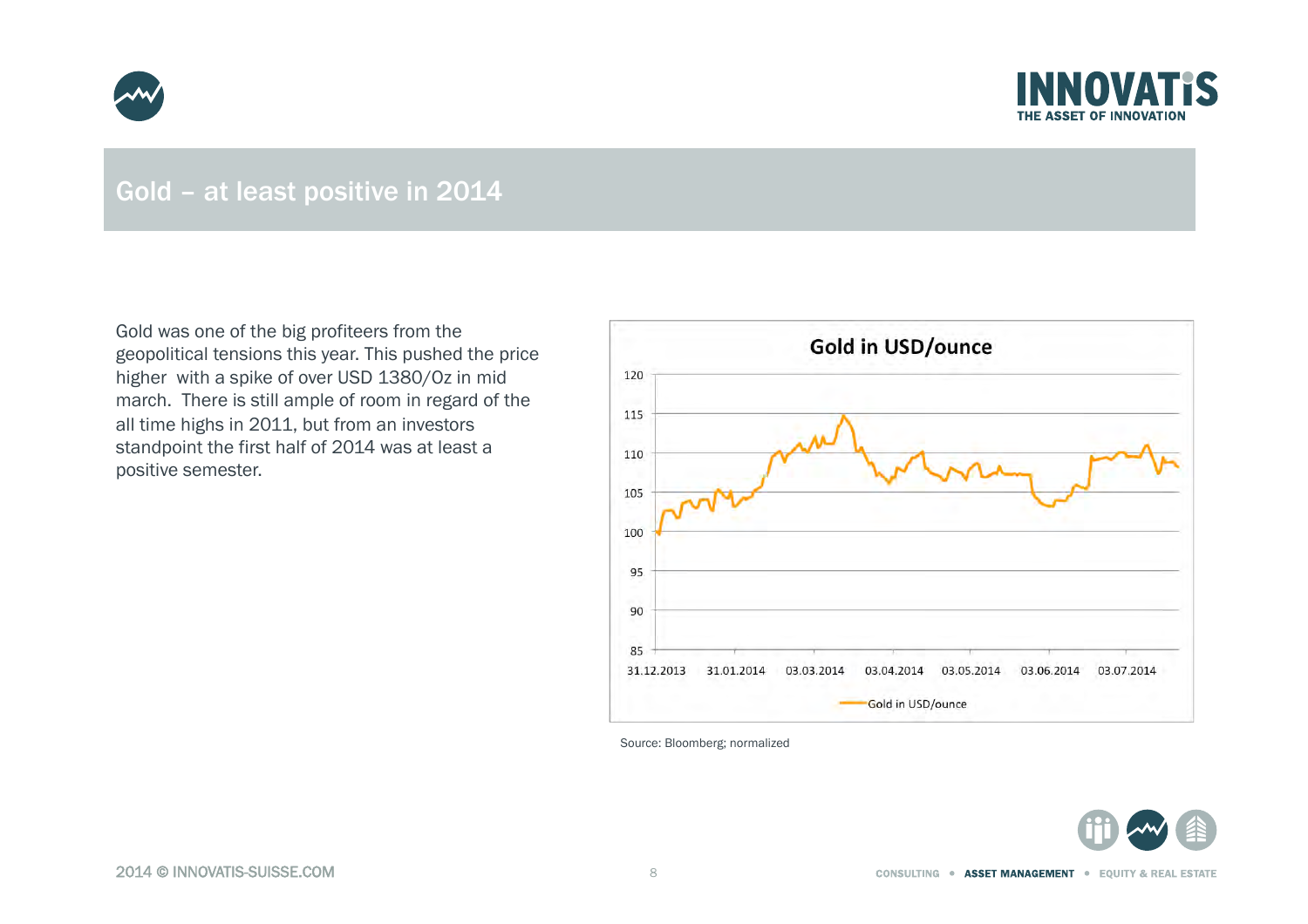



## Yield curves in US and Europe with a similar development

Regarding the development of the yield curve the divergences between the US and Europe disapeared a bit. Up to a maturity of 5 years (so short and mid term) the US-yields basically stayed the same. But over 5 years the yields clearly fell resulting in a considerable flatter yield curve with 10y – 2y of 2% (December 2013: 2.61%).

Yields seemed to be attractive enough for a lot of investors to invest in US Treasuries again. In Europe the yields basically fell over all maturities and the yield curve flattened with 10y – 2y at 1.1% at the moment (December 2013: 1.72%). On the short end of the yield curve we are seeing negative yields now as an expression of the ECB interest rate politics and the fear of deflation in Europe.



Source: Bloomberg, Yield Curves USA & Germany

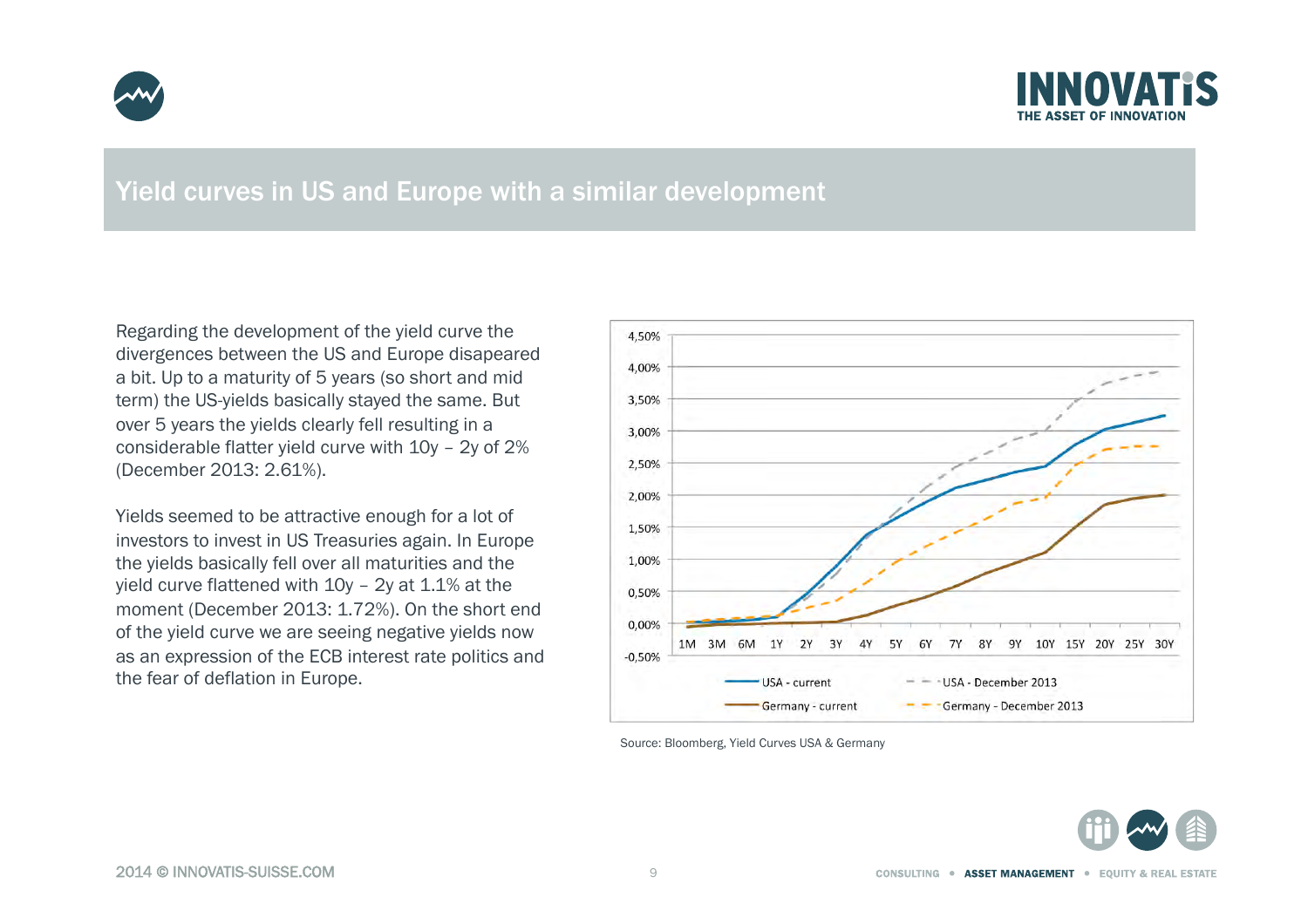



#### Credit spreads continue to fall

No real news from the credits, the spreads are still falling. A pretty tricky situation for investors. If you are long credit you maybe are delighted by the returns, but for sure are afraid of a trend reversal. If you don't have any position in credit, the tightening of the spreads not only shows you an oppurtunity you missed, but also takes you an opportunity to invest.

Because the lower the spreads, the more unfavorable the risk/return profile. So falling credit spreads simply mean less investment opportunities to choose from, especially in times with low interest rates and high equity markets



Source: Bloomberg, ITraxx Crossover Generic 5 Years Index

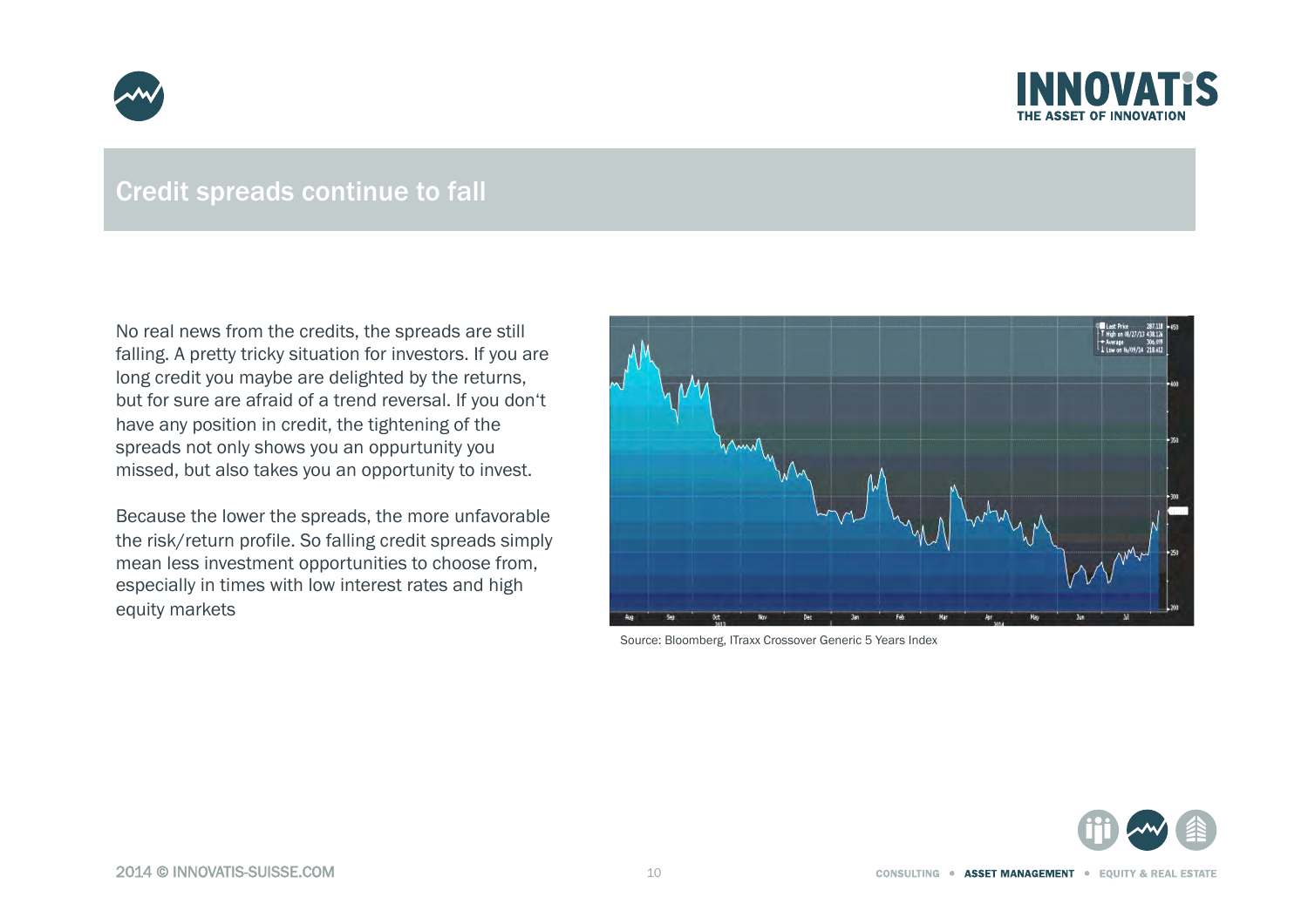



## US-unemployment rate: "The trend is investor's friend"

Positive news are still coming from the US economy. The unemployment rate reached a level of 6% in the last month, a value that was last seen in September 2008 and which is already below the average of the last 30 years (6.1%).



Source: Bloomberg, US Unemployment Rate Total in Labor Force Seasonally Adjusted in %

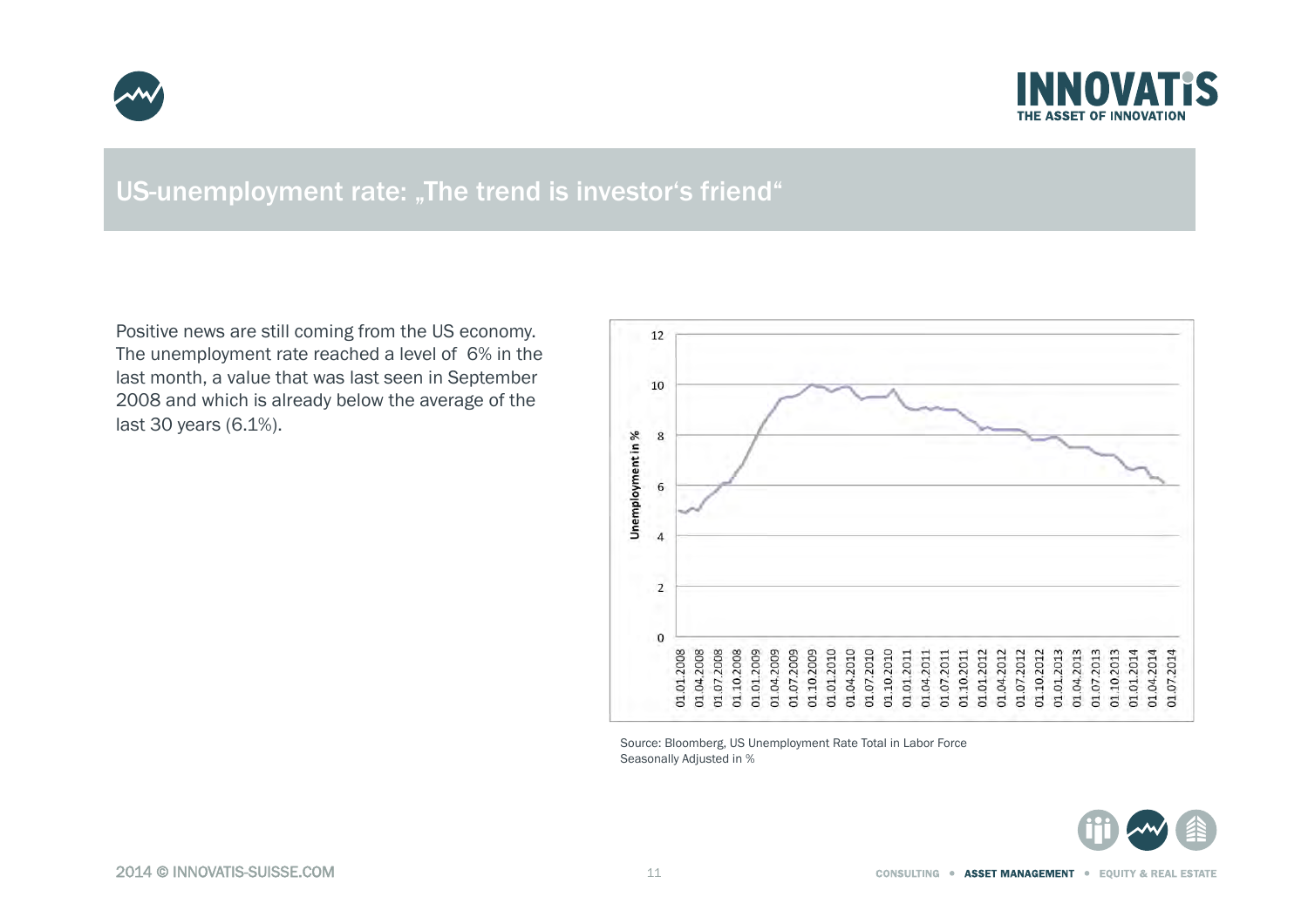



## In the US the positive economic development continues

US-GDP also shows a very healthy picture, and GDPgrowth was again above 4% so that the strong growthtrend for the US remains. GDP-growth has never been below 3% since mid 2010 now.



Source: Bloomberg; US GDP Nominal Dollars YoY Seasonally

Adjusted

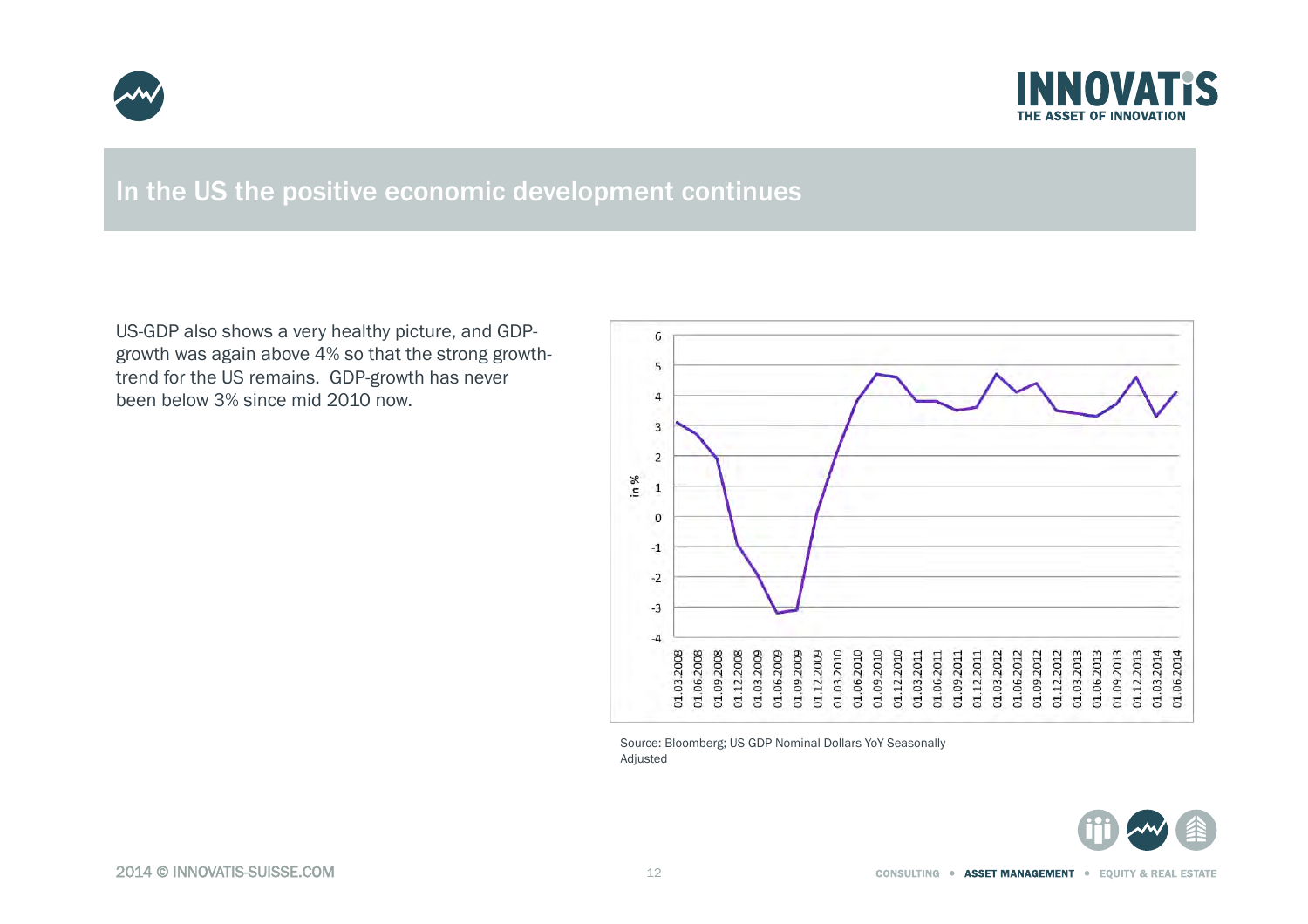



#### Positive European Trend continues

What's wrong with Europe? Nothing! The economic data are still weak but nobody is expecting a miracle. The trend is a good reason for optimism and it seems that Europe is really gaining momentum. The growth numbers were positive again and the last GDP data showed a nominal growth of nearly 1% for the Eurozone.



Source: Bloomberg; Eurostat GDP constant prices Eurozone YoY in %

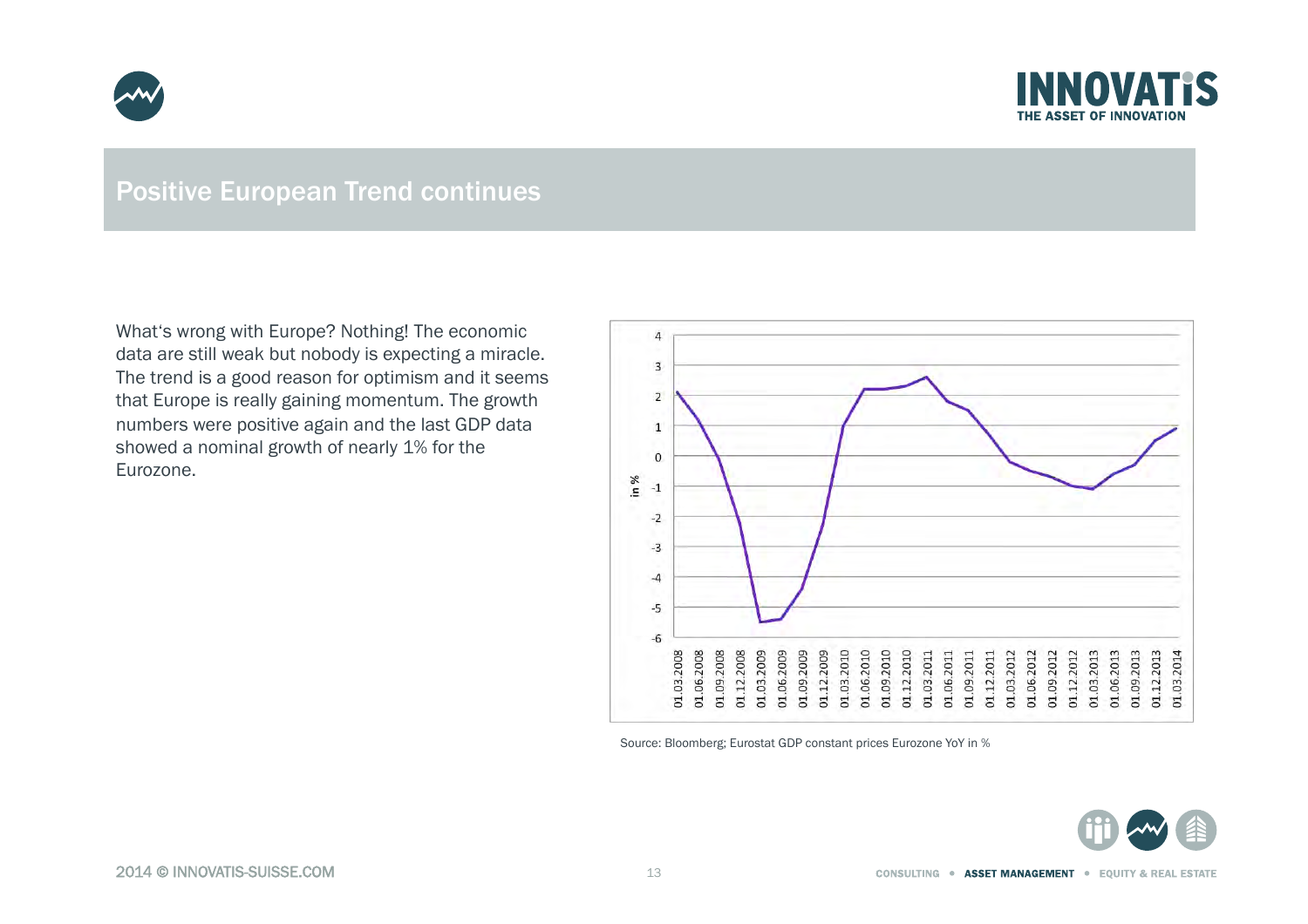



## Unemployment rate in Europe remains to be extremely high

The unemployment rate in Europe is still high and the divergences between the member countries in regard of economic growth and employment are still huge. Nevertheless, in total the situation improves and unemployment rates are falling...slowly but steadily. If this positive trend for Europe continues investors should already consider investing in Europe – not in 2 or 3 years time, but now!



Source: Bloomberg; Eurostat GDP constant prices Eurozone YoY in %

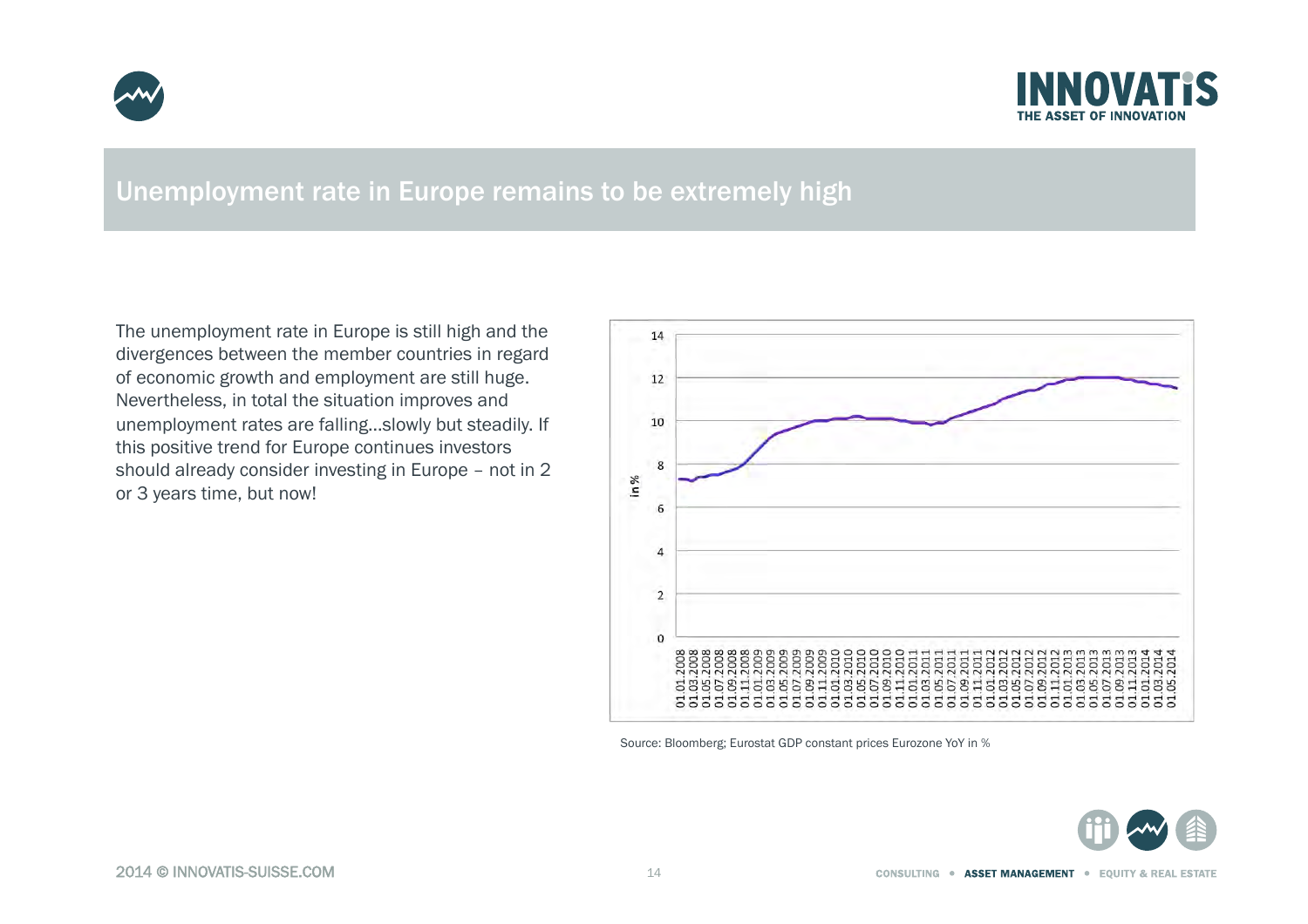



#### Expectations on inflation

The current situation on the financial markets is clearly an extreme one. Extremely low yields, extremely low credit spreads, equity markets with record levels and record low implied volatilities. Another extreme are the low expectations regarding inflation in Europe. People don't fear inflation, they currently fear deflation.

The old rule of thumb, that inflation is "cheap" at expectation below 2% seems to be not valid anymore. Nevertheless, if Europe continues its way to recovery, investors in inflation protected investments will profit for sure.



Source: Bloomberg; Inflation Swaps USA & Europe

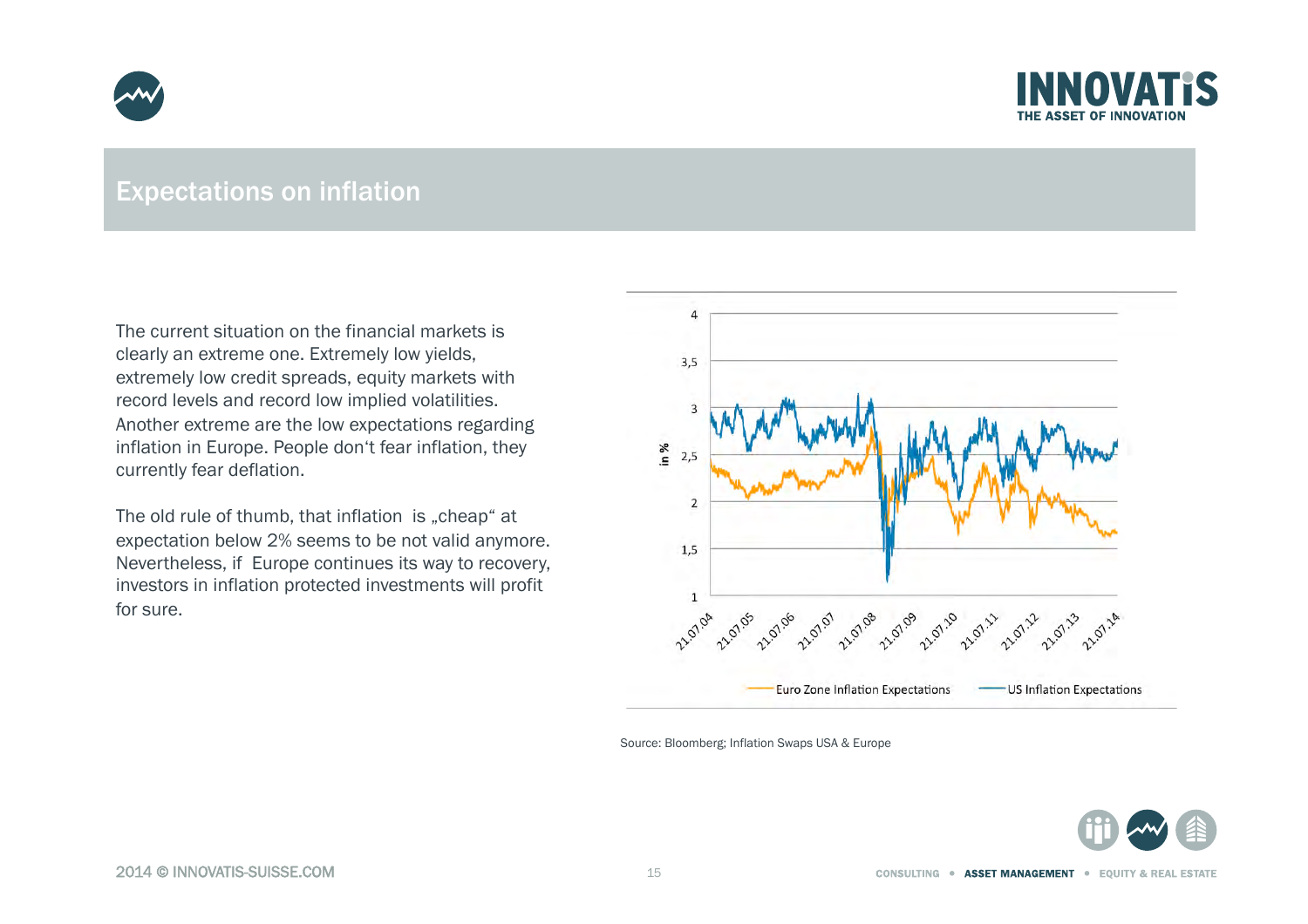



#### Financing in China

The situation in China is not an easy one. Despite declining growth tendencies the People's Bank of China tries to hold the growth constant and to reach the self imposed growth targets. A few quarters ago the PBOC declared war to Chinas increasingly worrying shadow banking system.

Nowadays this seems to be no topic anymore and supporting the economic growth by increasing the aggregate financing has absolute priority. PBOC has started monetary easing which should result in a restarted growth of shadow banking



Source: Bloomberg; China All-system Financing Aggregate

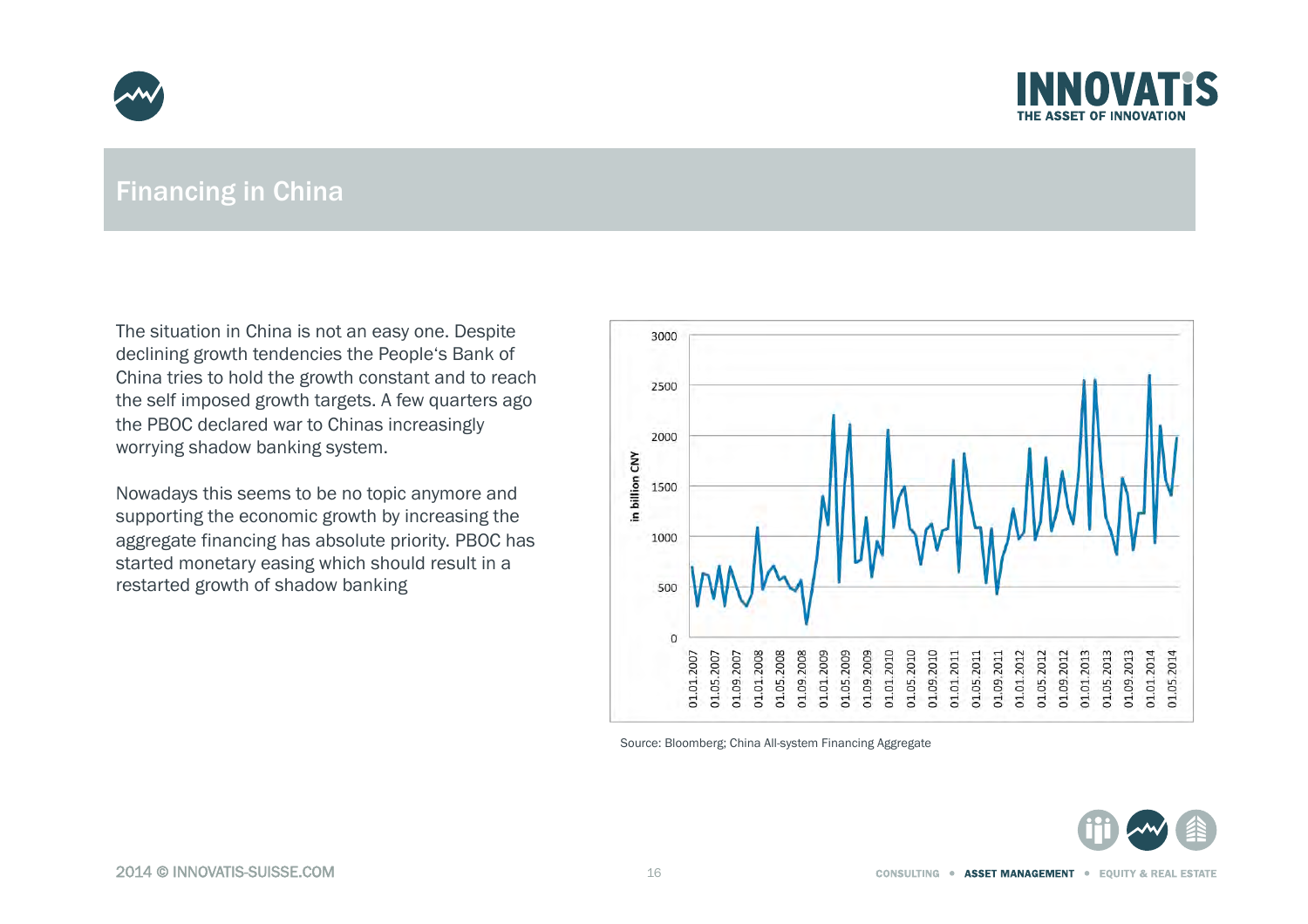



#### Staple Chinese GDP

The Chinese economy shows a kind of stabilization. The pro growth measures start to show first results and also have an positive impact on the Chinese equity markets. But it is clear that the current growth numbers are not only artificially supported but in real danger especially by falling property construction and markably lower growth of home-prices. Even with the current support measures China's full year growth is forecasted to be the lowest since 1990.



Source: Bloomberg; China All-system Financing Aggregate

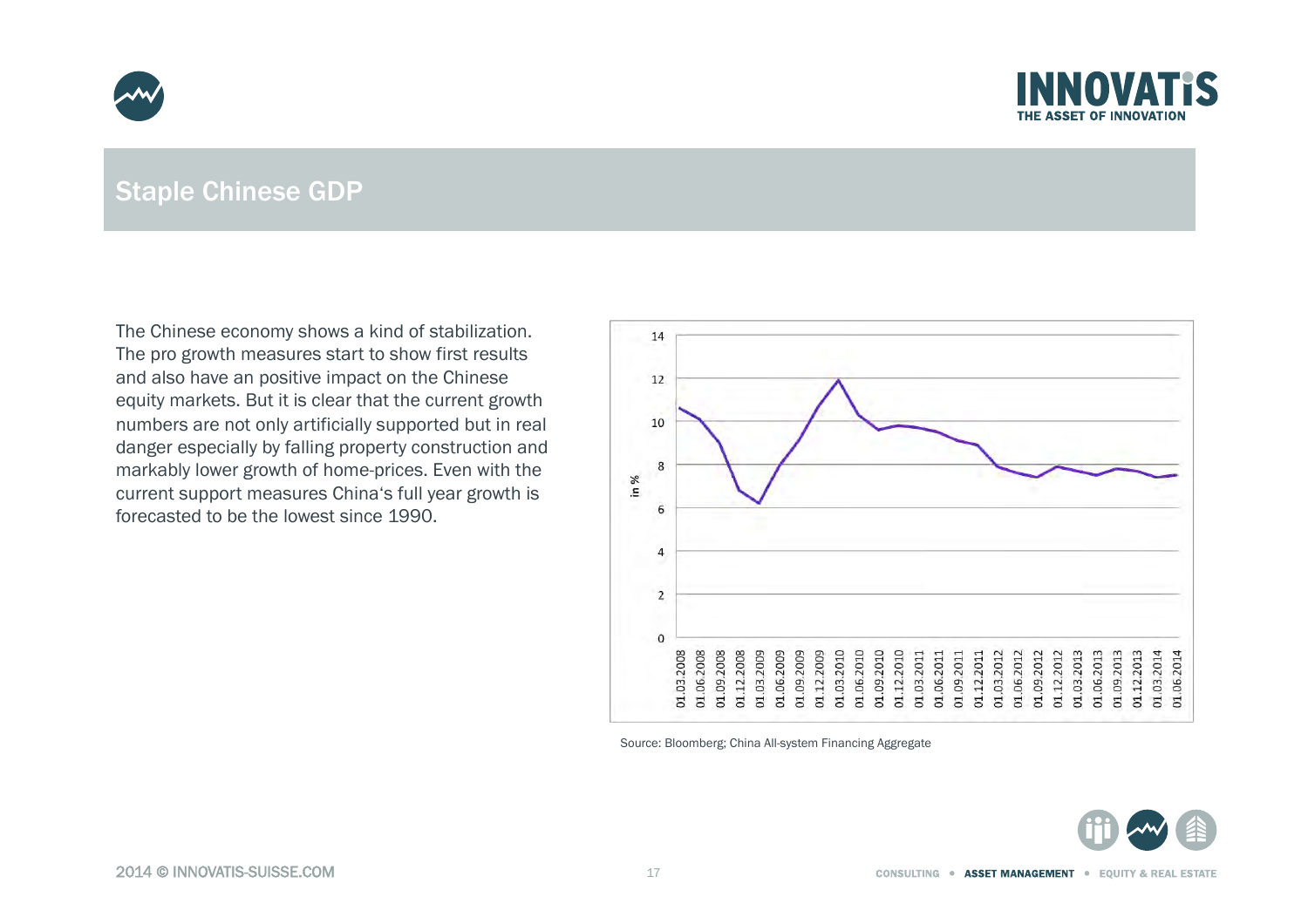



#### Outlook Equities

It can't be denied that equities already have a rich valuation. An isolated view on equities maybe wouldn't make them appear really attractive. But it is a fact that the investment environment currently is not an easy one with less than usual opportunities.

Therefore from a relative standpoint equities don't look as unattractive, as an absolute view would make you believe. Nevertheless the things said in our last report are still valid. Proper research regarding the quality of an equity is necessary ... and a long time investment horizon, cause nobody should strive for fast money at current valuation levels.



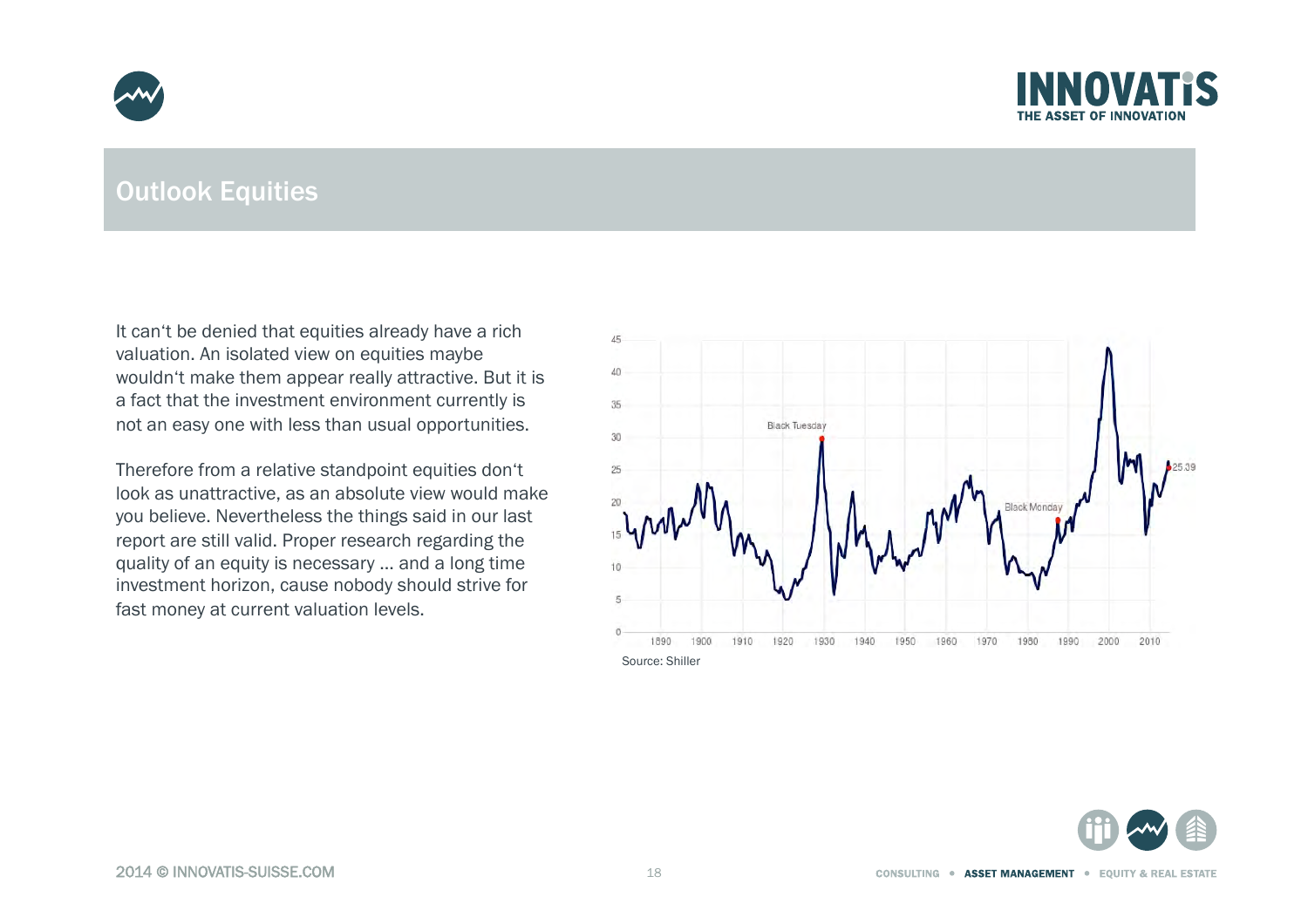



## Outlook 2014 –Fixed Income

- ECB has just lowered the rates whereas in the US the short rates are anticipated to rise soon. So basically it seems that the historical interest rate-relationship between the US and Europe persists, where Europe is simply 1-2 years behind the US. The economic development of those two regions underlines this theory. Europe is just in the course to start the recovery, whereas the US is already in the middle of it.
- European Inflation Linker still look like a very interesting addition to the portfolio, as the expectations regarding inflation still are extremely low and people are feared of a sustainable deflation in Europe. The economic recovery would help to overcome those fears, but investing in Inflation linker nevertheless could mean to be confronted with a high level of suffering.
- On Credit generally it does not make sense to be long at moment. If Investors really want to have positions in Credit they should exploit isolated possibilities in stable names with reasonable balance sheets.
- For Euro-investors the additions of foreign currencies still should make sense. Nevertheless, on the longer term Euro investors have to keep in mind, that a change in the expectation of the domestic interest environment will have a large influence on their foreign currency investments.

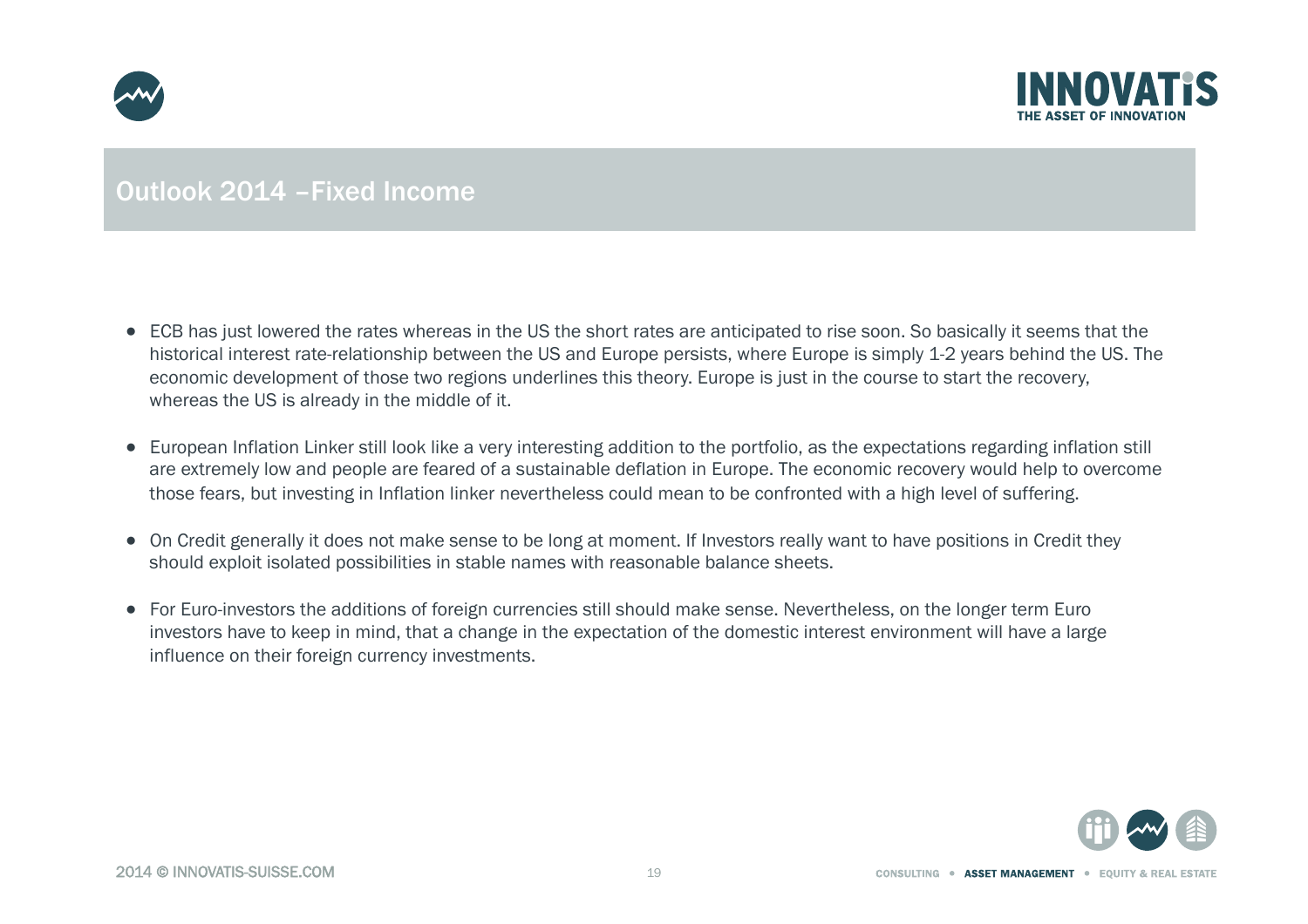



#### Outlook 2014 – Commodities & Gold

- No changes in the evaluation of Gold. It stays as an asset neither paying coupons nor dividends and the yield of the asset solely depends on it's price development, which can't be reliably predicted or valued. Therefore the current price can't be assessed properly, even if Gold will stay a good value for storing value.
- Commodities had a kind of revival in the first quarter this year and the development of the US supports a positive view on this asset class. Nevertheless China and some other Emerging Markets remain a worry in regard of the quotations. However, if Europe continues it's way out of the crisis this could have a huge indirect effect on commodities. Geopolitical influences will remain to have an huge influence on certain commodity prices.

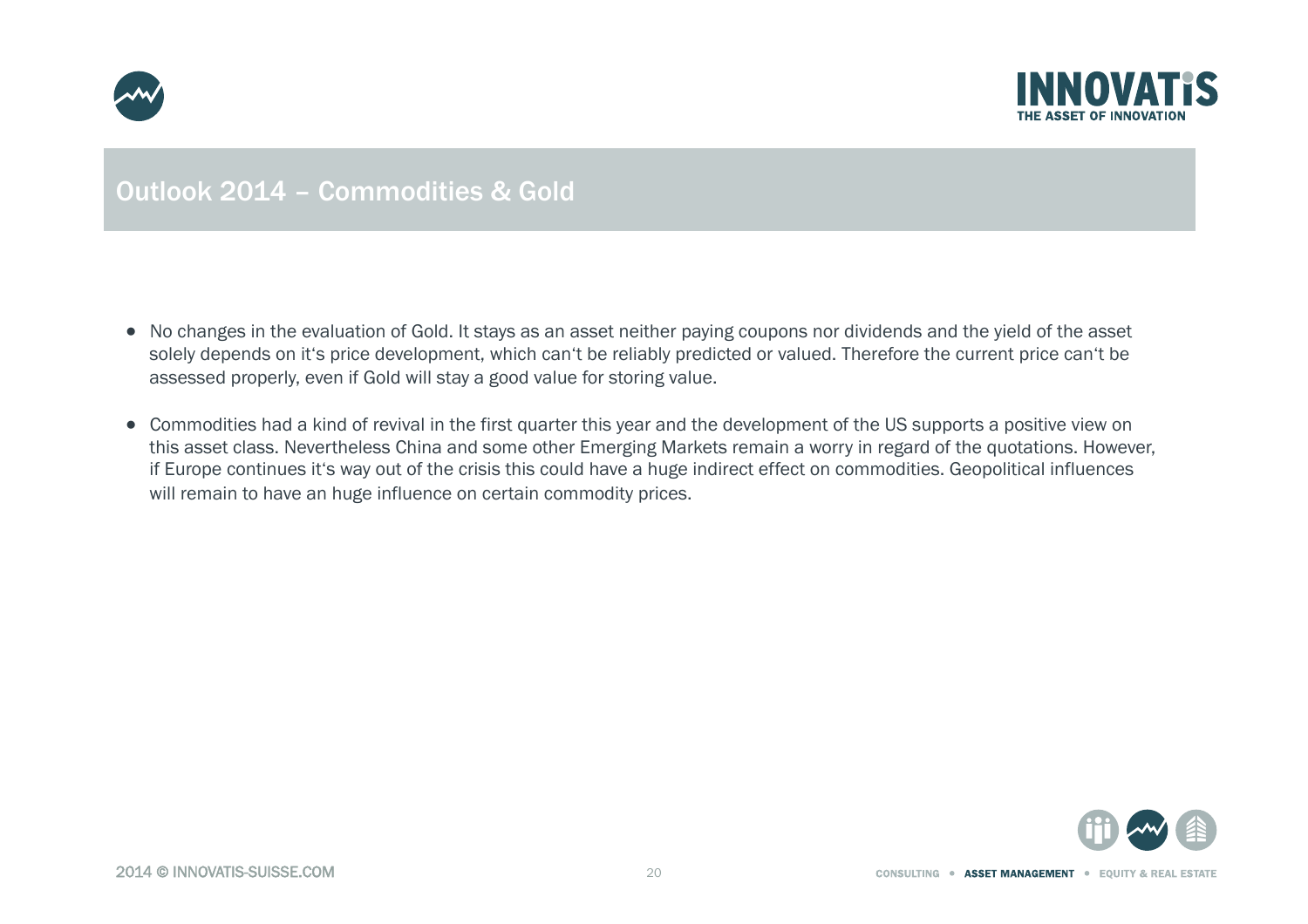



## INNOVATIS Products – 2. Quarter

- Innovatis issued and traded around 20 different products in the second quarter of 2014
- Especially the issues and trades in our equity-linked Multi Express Return Notes, which are intended for yield enhancement, need to be emphasized, as the performance of these products was once again outstanding.
- Innovatis traded a nominal amount of USD 8 million in Multi Express Return Notes in the second quarter of 2014.
- The performance of the trades in these products was 12,81% for the second quarter.
- 80% of the trades showed a positive performance at the end of the quarter with +28,51% as the highest quarterly gain in a product
- Only 20% showed a negative performance at the end of the quarter with -13,12% as the highest quarterly loss in a product